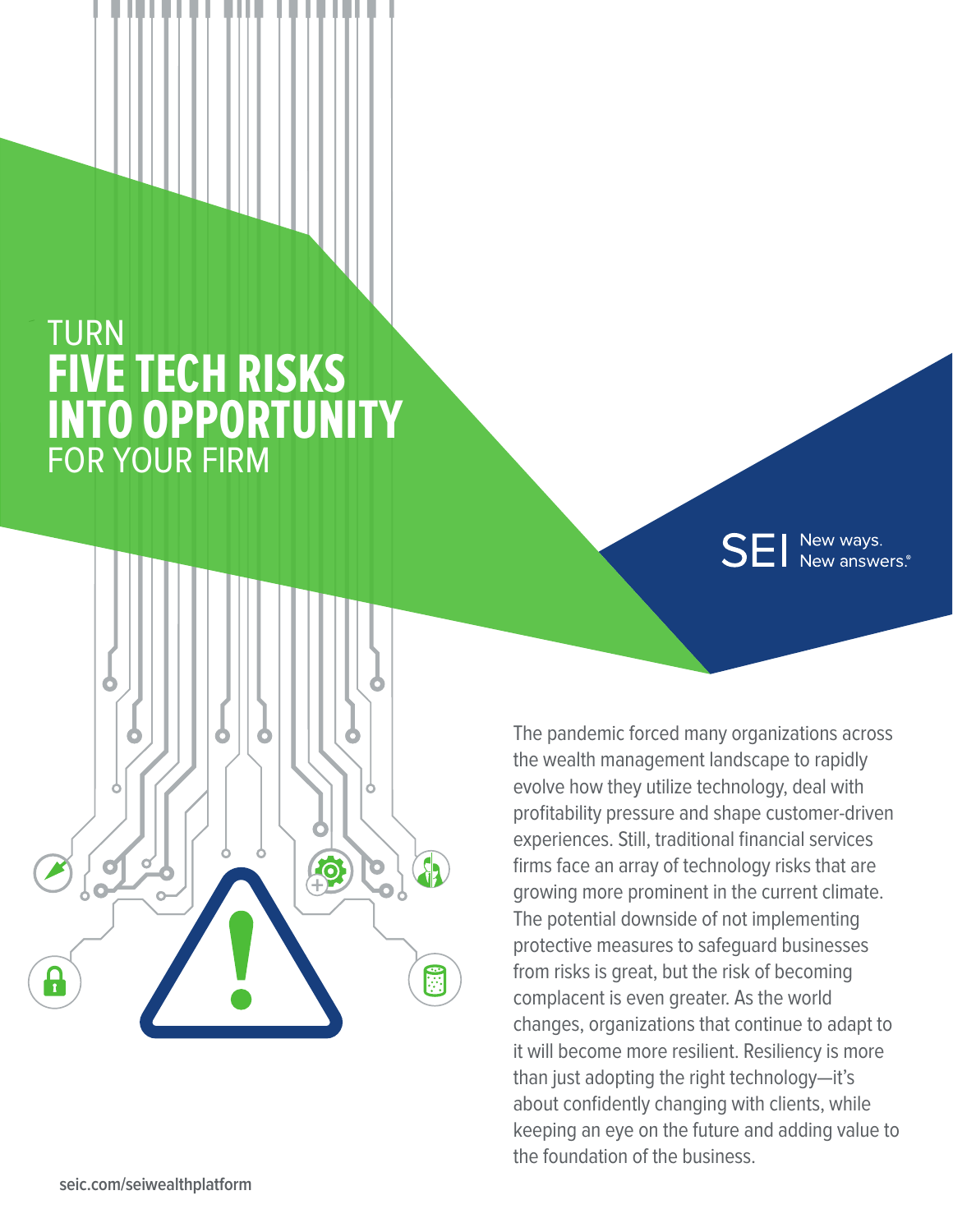#### **Risk #1:** The rise of disruptive technologies



While disruptive technologies have recently garnered significant attention in the financial services industry, thanks to the rapid proliferation of fintech startups, disruption isn't new. Highways threatened the railroads, and cable conglomerates upset traditional television networks. Innovation is around every corner. A single microbrewery could probably never take down a national beer distributor, but a lot of those small breweries together can affect that major player's distribution lines.

The biggest threat from the recent growth of fintechs is their cultural ability to fail quickly and use that failure to adapt and boldly move on. They embrace a culture of learning through failure without fear. The ability to pivot and persevere takes them to a potentially successful idea they never considered in the first place. Every successful firm experiences failure. Traditional financial services firms need to determine how to adopt this "no fear" approach to change and embrace new technology, while operating inside a heavily regulated environment. In some ways, the pandemic has given the industry a jump start. Things that used to take years to implement, were forced to happen in a matter of months, weeks or even days.

# this "no fear"<br>
environment.<br>
to implement.<br> **RISK #**<br> **CISDAT** Risk #2: The reality behind disparate systems

It can be all too easy to respond to the challenge of constantly evolving technology by continually adding new, best-of-breed applications to an existing infrastructure. As a result, you may find your firm managing a large number of disparate systems. The benefit of best-of-breed function points quickly becomes

outweighed by disjointed data, manual workarounds and swivel chair processes that proliferate when connecting these disparate systems. Further, the need for constant upgrades to systems in this type of environment can be daunting and expensive, as it costs more to support the structure and connectivity. You might feel as if you're on a technology treadmill, struggling to keep pace with the non-stop process of managing so many applications and vendor relationships. Depending on your company's size, you could be maintaining 30 to 50 (or more) separate systems to run your business, with each system requiring vendor management oversight and separate upgrades. The cost and maintenance cycle are complex and never-ending.

The decision to modernize a platform and consolidate disparate systems is significant. Be thoughtful and stay focused on the value of integration and improvement of your employees' and customers' holistic experience. If you're replacing core mainframe legacy platforms, you've already succeeded by taking that "no fear" approach to adopting new technology. It's also important to spend time identifying your unique value proposition within the markets you serve. What is it that your firm does better than anyone else? More important, do all of your disparate technologies enable your value? If not, why pay to maintain them? Focus on creating substantial differentiation for your customers, and consolidate systems that don't support that value, and you can gain a better technological cost structure and seamless end-to-end experiences for your advisers and clients. Resilience encompasses how you work with technology, not just how technology works for you.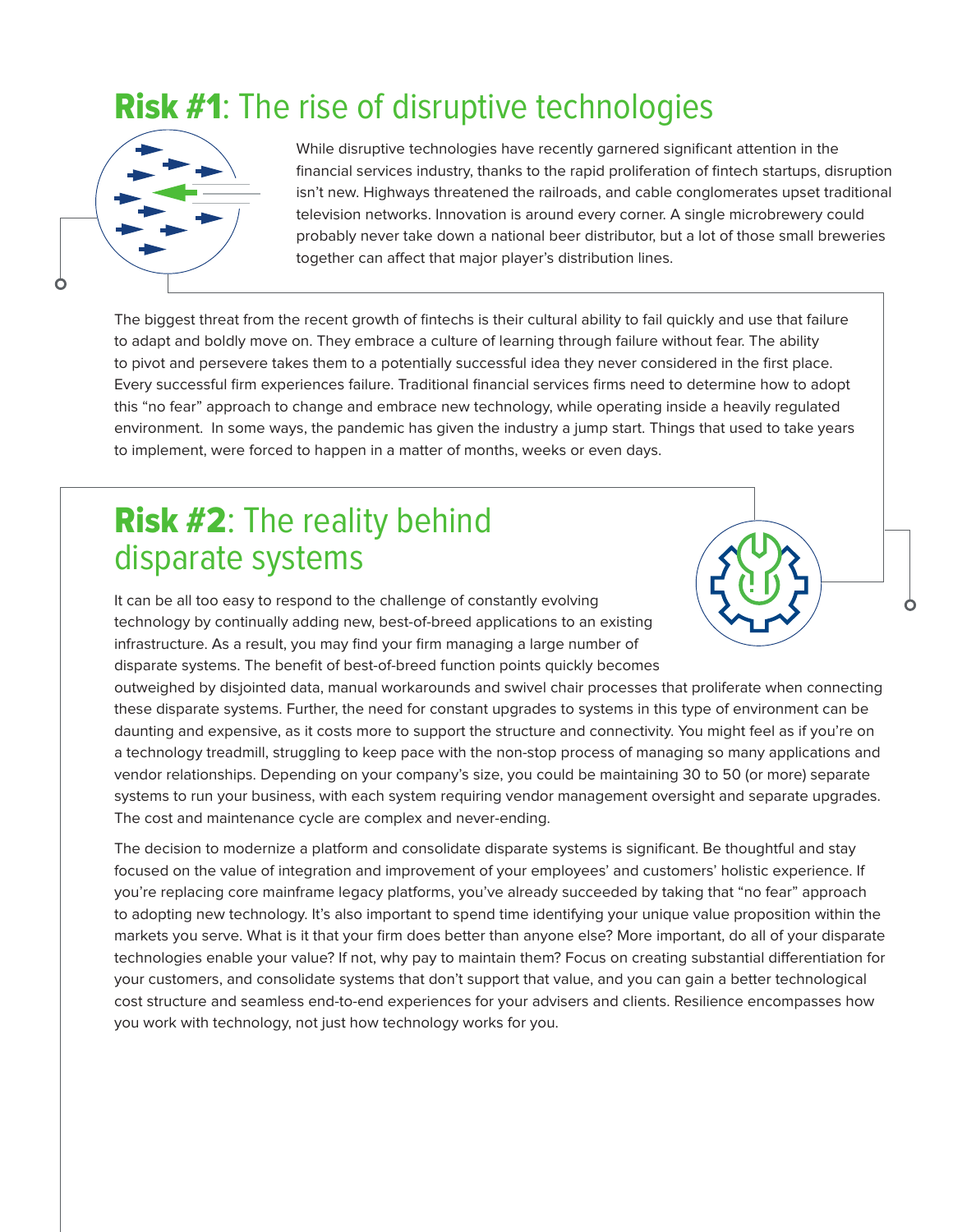#### Risk #3: The (un)sustainable investment  $\bullet$

Keeping pace with the technology treadmill requires a lot of money and management focus. Often overlooked, these costs can build up over time, are sometimes not easily visible, and may not be aggregated in a single report. Once your firm stops to perform the analysis, you should be able to identify inefficiencies. Technology's price tag can overwhelm the largest of organizations, and paying for disparate systems a la carte can quickly run up your tech bill. Consolidating onto a unified platform creates a cohesive environment that brings cost benefits, and it creates transparency and simplicity in understanding cost drivers. **Risk #3:** The (un)sustainable investment<br>
Keeping pace with the technology treadmill requires a lot of money and management<br>
ocus. Often overlooked, these costs can build up over time, are sometimes not<br>
asily visible, an



## Risk #4: The challenge with advisor/client alignment



Your advisors and their clients are the two most important assets to your business and the most important users of your technology. Historically, the industry has built technology separately, for the advisor and the end-client, creating disconnected experiences. It is often the trust an advisor builds with the client that promotes and differentiates a firm's brand. When an advisor and the client each use different systems to view and manage customer wealth, everyone's experience suffers. The advisor's focus and productivity diminish when spending more time with daily administrative tasks in multiple systems. The effect here is a double-whammy—when both advisor and client are frustrated, your firm is liable to lose both and confidence in your business lessens. **ment**<br>
stry has built<br>
stry has built<br>
connected<br>
rromotes

A fully integrated, modern platform provides a unified experience that takes customers from "prospect" all the way through the client lifecycle. When information is shared seamlessly across an organization, from executive management to an adviser or portfolio manager to the end-customer, all stakeholders remain on the same page, and you are able to stand side-by-side with your clients as you confidently navigate change together.

## Risk #5: The absence of collaboration  $\circ$



Collaboration within an organization and across strategic business partners has proven key to riding the wave of change brought on by the pandemic. Identifying and addressing needs across internal and external stakeholders not only increases stability in the wake of this change, but it also offers assurance that trust remains at the core of uncertainty. From workforce benefits to leadership advice to solution enhancements, needs come in all shapes and sizes. It's critical to provide the technology tools that can replace in-person interaction and facilitate collaboration between employees, advisors and clients, and strategic business partners. Not only does this create opportunities to appropriately solve for various needs, it fosters community. And let's face it—everybody needs a greater sense of belonging in a remote world.

It is imperative that you build your firm's own unique strategies to safeguard against these risks, and it must start at the top. Prioritize at the highest organizational level and develop a systemic, holistic approach. These risks are here to stay, but they trigger a greater opportunity for those willing to take a risk, accept change, and stay focused on the future.